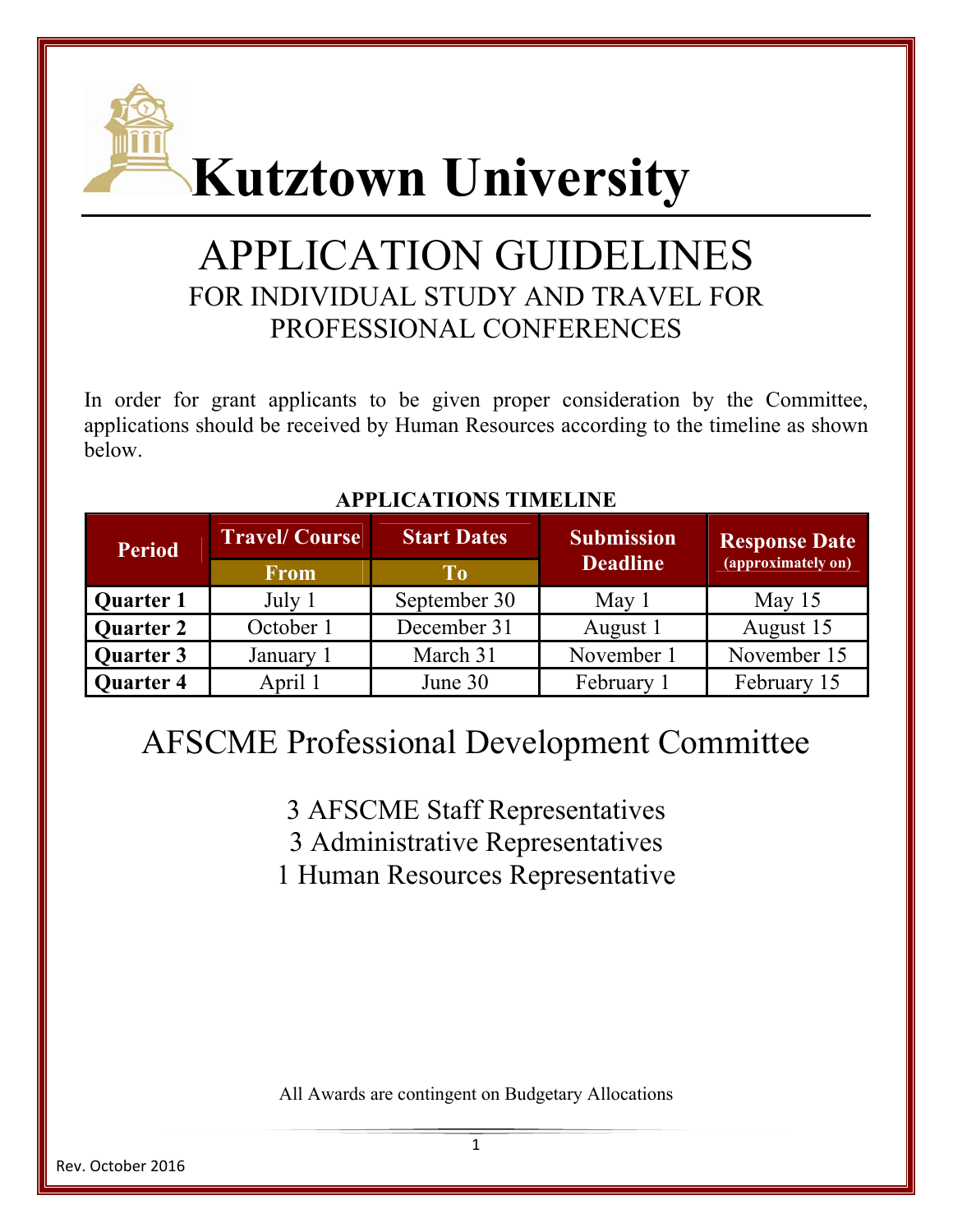#### **Category I INDIVIDUAL STUDY GRANTS**

#### ELIGIBILITY:

- A. Professional development funds are available to permanent full and part-time employees who are in an active pay status during the fiscal year in which the request is submitted.
- B. Employees on leave without pay may not request a salary replacement from the professional development funds.
- C. An employee may not submit more than one request per fiscal year.
- D. Requests shall be considered only in the category designated on the title page by the employee.

PURPOSE: Enable individual permanent full-time and part-time AFSCME members to enroll in a credit bearing course which is taken to improve the applicant's qualifications for his/her assigned professional responsibilities through paying required fees and/or tuition. Individual Study Grants are up to \$500 per AFSCME member and are limited to **one grant per person, not to exceed \$500 per fiscal year**.

Under the category, the grant will be disbursed on a reimbursement basis for academic courses. The individual must receive a grade of "**C**" or better for undergraduate courses or a grade of "**B**" or better for a graduate course.

All proposals must include the following information:

- A. Applicant's name and department
- B. Title of course and name of institution or sponsoring organization
- C. Dates of course
- D. Description of course including:

1. Purpose (include an explanation on the benefits to the University, improvement on the delivery of service, and professional skill enhancement)

2. Brochure/course outline and application copy (if applicable).

- E. University check requisition form
	- 1. Itemized cost statement
	- 2. Original receipt if prepaid
	- 3. Registration materials
	- 4. Approval of immediate supervisor and appropriate cabinet level supervisor

### Apply at this link:

(INCOMPLETE PROPOSALS WILL NOT BE CONSIDERED AND WILL BE RETURNED) If, for any reason, changes need to be made to an approval grant, those changes must be approved by the APDC prior to expenditures of any funds related to the altered grant. If further assistance is necessary, please contact members of the AFSCME Professional Development Committee.